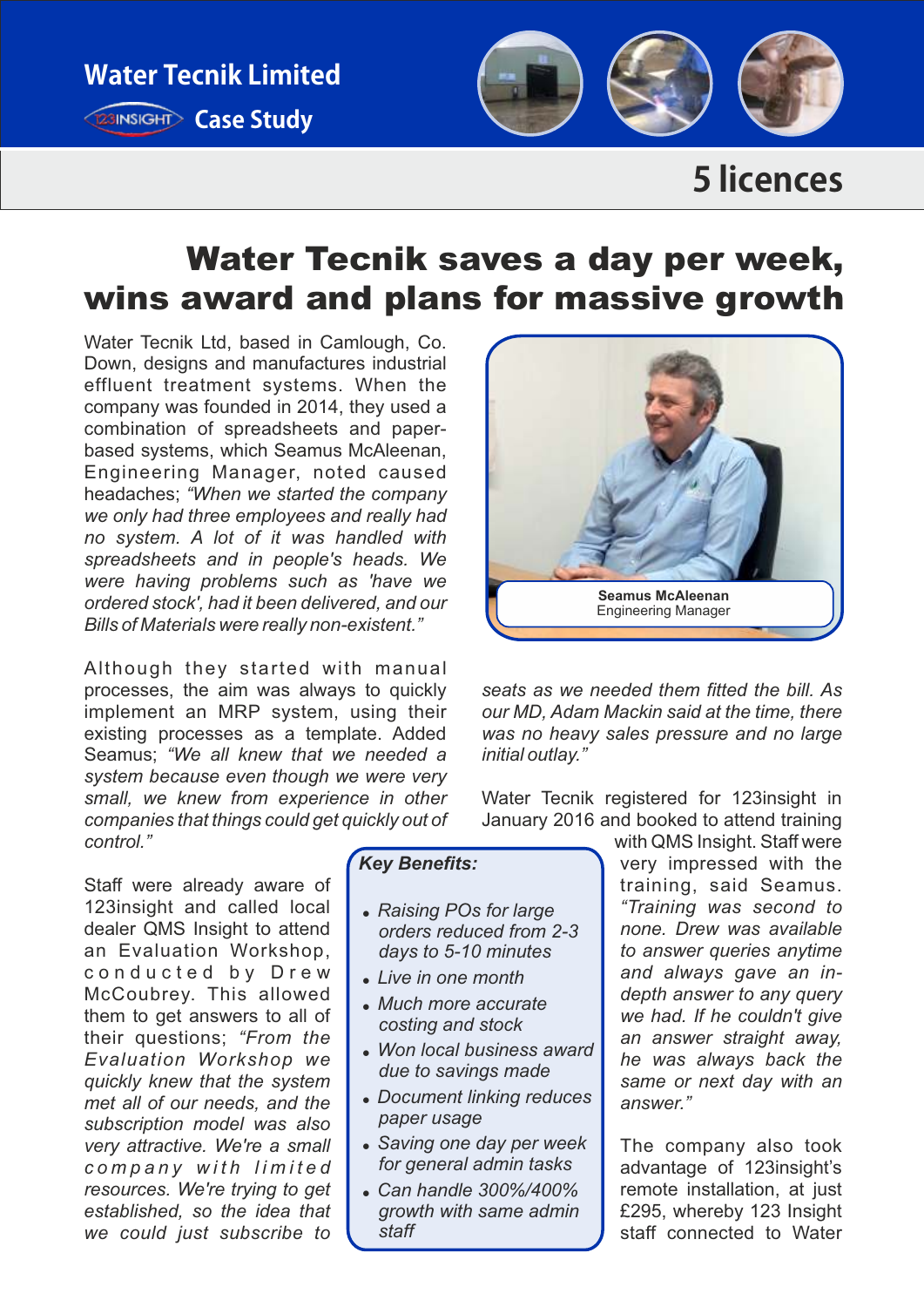### **Water Tecnik Limited**

**Case Study** 

Tecnik's server remotely, installed the 123insight system, and then connected and configured it to Water Tecnik's SQL Server database.

Implementation took around a month, with the majority of work relating to data entry. Said Seamus; *"Our main initial task was to get the system loaded with our parts. We brought a student in to help us with that. From having no experience with 123insight she quickly got to grips with it, and was able to put all of our existing parts onto the system, followed by all of our suppliers, customers, the parts we had in stock at that time, etc."*



Just a month after registering for the software Water Tecnik went live across all departments. Instantly, they saw significant benefits, especially in purchasing. Said Seamus; *"The day we went live was a revelation. We were able to run MRP and have a list of works orders, a list of purchase orders and just tick the button and enact the purchase orders, which would then fire off emails to each supplier. Brilliant! Just to give an example, when we ran 123insight on a project we found that the ordering process which previously would have taken me 2-3 days now took around 5-10 minutes. I would say across the company 123insight will have saved us probably a day a week in terms of chasing after orders, checking stock, and making sure that stock was* 



*available for guys in the workshop."*

Stock control also saw benefits, which had a knock-on effect of improving the accuracy of lead times. Seamus noted; *"We have a better visibility of our stock and suppliers lead times, which helps us to give our customers a more accurate and, where possible, reduced lead time. Before, we'd have 30 of one component we didn't really need, and only 3 of a component that we really needed. Now, we set our minimum stock quantities and when we run MRP we are able to order and ensure that our minimum amounts are always available."*

Having accurate BOM information has also been instrumental in improving lead times; "*It's the old adage of garbage in, garbage out. The more accurate our system is, the more accurate our predictions of lead times to our customers are going to be."*

Document linking has greatly assisted Water Tecnik in keeping paper usage to a minimum; *"Another huge benefit is that we have a complete database with all of our drawings linked to our parts. We've got manuals from suppliers, so when we produce a purchase order, all of our drawings are attached to that purchase order and sent to our suppliers at the click of a button. If we have to look up a manual for a pump, for example, we have it on the system attached to a part. We don't have a*